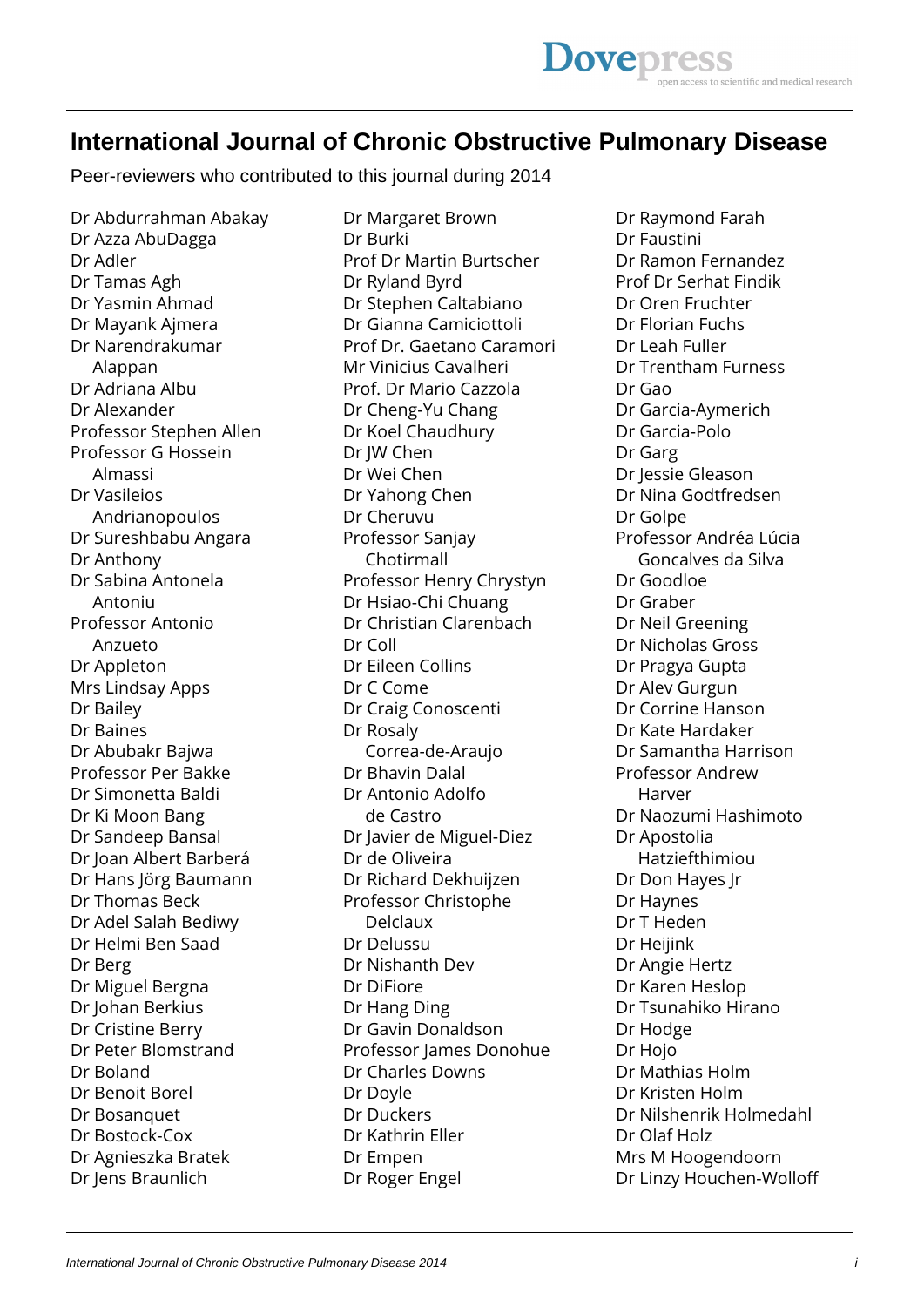## **Dovepres** scientific and medical research

Dr Maria Hukkinen Dr Anastasia Hutchinson Dr Imran Iftikhar Dr Motoyasu Iikura Dr Cristoforo Incorvaia Dr Irving Dr Takeo Ishii Dr Kazuhiro Ito Dr Richard Jacob Dr Bharat Jagannathan Dr Jankowich Dr Lotte Janssens Dr Jiang Dr Verbraecken Johan Dr Jones Professor Paul Jones Dr Jose Dr Jugg Dr Babita Kajal Dr Kaji Dr Adam Kalkstein Professor Surya Kant Dr Mary Kapella Dr Andreas Karabis Dr Milla Katajisto Dr Hans-Ulrich Kauczor Dr Paula Kauppi Dr N Keicho Dr Keramettin Professor Edward Kerwin Dr Victor Kim Dr Paul King Dr Peter Klijn Dr Vladimir Koblizek Dr Komissarov Dr Samantha Kon Dr Korytina Dr Konstantinos Kostikas Professor Nickolaos Koulouris Dr Hiroshi Kubo Dr Kuca Dr L Kunz Dr Kuroki Dr Namhee Kwon Dr Lai Dr Lainscak Dr Lammi Dr John Lang Professor Rafael

 Laniado-Laborín Dr Anna-Karin Larsson Dr Federico Lavorini Dr Mariola López Dr Peter Lee Dr Alexandre Legrand Dr Lenferink Dr Leung Dr Jiansheng Li Dr I in Professor Anders Lindén Dr Irmeli Lindstrom Dr Alessandra Livraghi-Butrico Dr Carl Llor Dr Nazir Lone Dr Lopez Professor Maurizio Luisetti Dr Marilyn Macdonald Dr Alexander Mackay Dr Maden Dr Mador Dr Patrick Mallia Ms Amruta Manke Dr David Mannino Dr Alessandro Marcon Dr Maritz Dr Marquez-Martin Dr Martin Dr Martin-Lesende Dr Biji Mathew Dr Alexandros Mathioudakis Dr Matsumura Dr Kazuto Matsunaga Dr Vanessa McDonald Professor Christine McDonald Dr Susannah McLean Dr Renae McNamara Dr Andrea Melani Dr Hasse Melbye Dr Javed Memon Dr Mesquita Dr Robert Messenger Dr Messer Dr Keisuke Miki Dr Miles Dr Millares

Dr Edward Mills Dr Milne Dr Massimo Miniati Dr Marc Miravitlles Dr Mizobuchi Dr Yousser Mohammad Dr Moniuszko Dr Monteagudo Dr Morris Dr Moy Dr Hana Muellerova Dr Paulo Muller Dr Nicola Murgia Dr Myers Dr Nakamura Professor Yasutaka Nakano Professor Linda Nici Dr Antonello Nicolini Dr Pentti Nieminen Dr Koichi Nishimura Dr Nojiri Dr Takashi Nojiri Dr Peter Nolan Dr Peter Norman Dr Nyp Dr Toru Oga Dr Oliveira Dr Mirjam Osthoff Dr Bob Owens Professor Clive Page Dr Robert Page II Dr Linda Palma Dr Ralph Panos Dr Paranjothy Dr Setu Patolia Dr Pedone Dr Jeanne-Marie Perotin Dr Giancarlo Pesce Dr Maryse Picher Dr Paivi Piirila Dr Roy Pleasants Dr Vasiliy Polosukhin Dr E Powell Dr Valerie Press Dr Rita Priori Dr Nirupama Putcha Dr Li Qin Dr Jennifer Quint